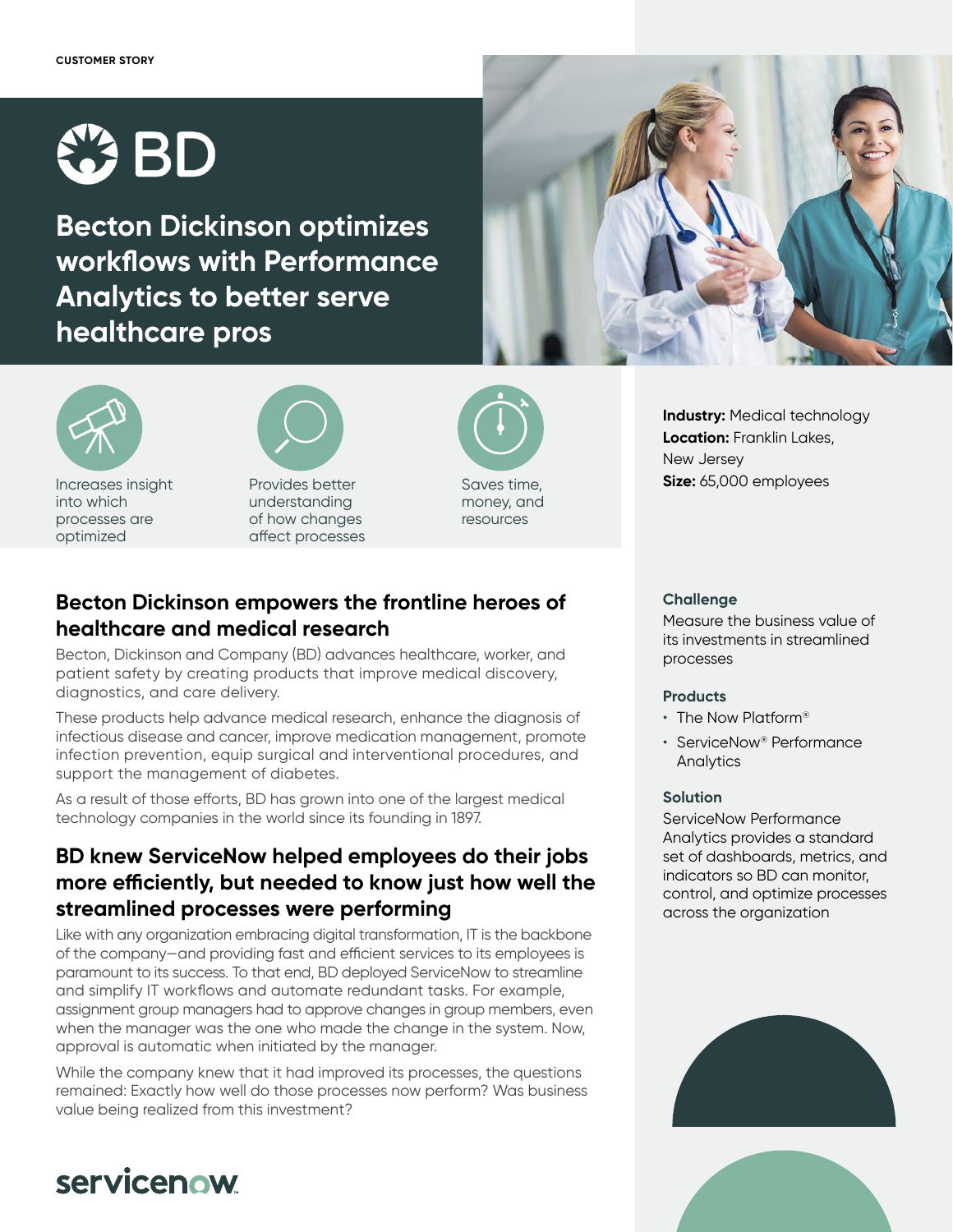

# 66

For each new process or workflow, I have a standard set of Performance Analytics dashboards, metrics, and indicators. This lets me see what's happening with those processes or workflows at any given time.

Stephen Rodgers, Senior Analyst, Becton Dickinson

"There's a lot of monitoring and controlling of a process once it's been implemented, and ongoing optimizing and iterating," says Stephen Rodgers, Senior Analyst at BD. "You want to be able to improve a process once you've implemented it, but how do you know you're improving it if you don't know how it's performing?"

For that insight, Stephen turned to ServiceNow Performance Analytics.

### **Performance Analytics gives BD the intelligence to see how well its processes are working**

"Performance Analytics is the best product in the ServiceNow suite. It lets you know the baseline performance of any process, so as you attempt to optimize and improve it, you know if you're doing the right thing, if you're flipping the right switches and levers," Stephen says.

BD uses Performance Analytics to monitor and control processes throughout the organization.

"For each new process or workflow, I have a standard set of Performance Analytics dashboards, metrics, and indicators," Stephen says. "This lets me see what's happening with those processes or workflows at any given time. You wouldn't have that information otherwise."

For example, Performance Analytics lets the company compare similar processes across regions. If the mean-time-to-resolution (MTTR) of those processes is wildly different, the team can dig in and find out if there's a legitimate issue with local legalities, or if a workflow needs to be tuned up.

Even when processes are optimized, Performance Analytics can offer insight into unfortunate events. When an automated business rule in a req-to-pay (RTP) process broke, no one noticed until an anomaly was spotted in a Performance Analytics breakdown.

Stephen also uses Performance Analytics to model hypothetical changes to workflows based on data collected to know how the change will impact the business.

All this information allows BD to determine if it needs to invest in improvements.

### **For BD, this additional insight defines success**

"Without Performance Analytics, companies attempting to improve processes and workflows will be less successful," Stephen says. "Just launching a process into the ether and not knowing what it does is not the definition of success."

Stephen continues, "Using Performance Analytics to monitor how a process is behaving, if, when, and how you should iterate, and if other optimization attempts have been successful or not—that's the definition of success for us. And, that's why we put Performance Analytics on everything."

### **Performance Analytics saves BD time, resources, and money**

According to Stephen, without Performance Analytics, BD would have had to invest significantly more operational costs and labor hours while utilizing multiple products and manually pulling together data from multiple sources to get the same information.

"Performance Analytics eliminates the need for that," he says. "It really allows us to get exception-based management, so that we don't spend time investigating something that is already performing well. Instead, I can spend my day being productive and improving what isn't."

## servicenow